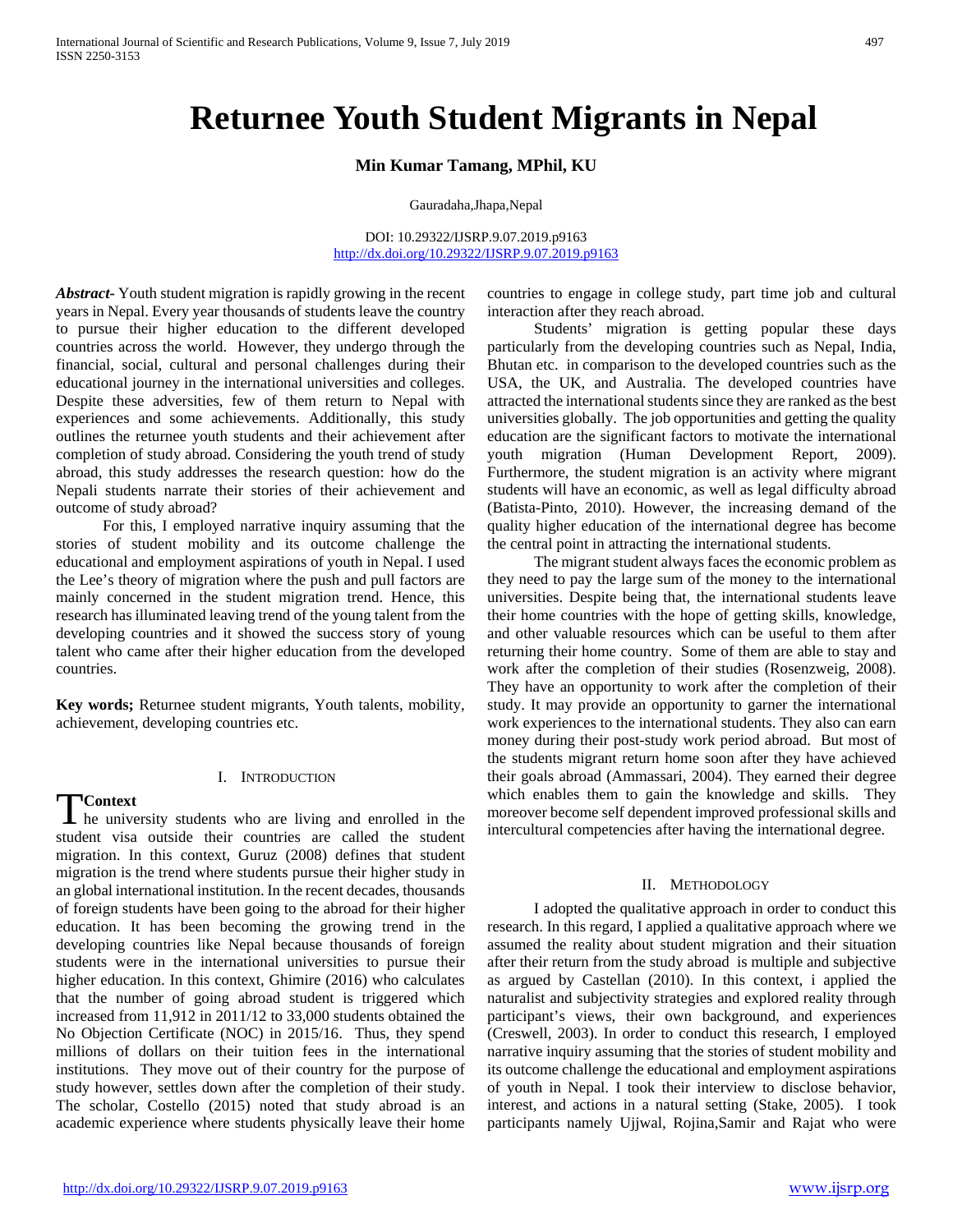already went abroad and returned after their completion of their degree aboard.

 Thus, personal interview was a suitable method for me to explore the in-depth information to conduct this research. I found that interview was in-depth along with observation. I designed the interview theme to gain the context, content, and process of the student migration and the situation of the returnee students. In the beginning, I requested my research participants through a telephone conversation and explained a brief overview of the purpose of the research. In addition, before an interview, i established rapport, build trust, requested permission to record the conversation (notes were taken as back-up) and start an interview with the permission. As soon as i returned from fieldwork, I transcribed the interviews in the same order that we conducted (Peräkylä, 1997). For this, i reviewed all our notes immediately after each interview.

## **Ujjwal**

## III. MY PARTICIPANTS;

 Ujjwal, master degree holder from the UK, succeed to establish his own higher secondary school, teaching in his own institution. He was born in Urlabari, Morang, Nepal and belongs to the middle class family.

## **Rojina**

 Rojina, UK graduate in Bio-chemistry has established herself as a science teacher in the reputed school at Kathmandu. She also established her in school in Kathmandu. .

#### **Samir**

 Samir, UK graduate in business administrative has been running his own management company for some years in Kathmandu.

## **Rajat**

 Rajat, returned to Nepal from the Australia, has completed his MBA, started his own Hotel and restaurant in Thamel, Kathmandu, Nepal.

## IV. EDUCATION MIGRATION IS BRAIN DRAIN OR BRAIN **GAIN**

 Educational migrant has both the positive and negative aspect. There are two distinct groups defining the educational migration. Some scholars define that brain drain as the movement of skilled and educated individuals from one country to another in search for a better job, improved career prospects and therefore an overall better life (Omet & Saif, 2008). Straubhaar (2000) stress that the effects of the mobility of the highly skilled can create even larger negative effects to the origin of the country where the country of production is losing both it's minds' and human capital to other nations. In the same context, Kone & Özden, (2017) explain that high skilled migrants come from every corner of the world, especially from poorer, smaller, and isolated economies, and move to larger, wealthier, English-speaking OECD countries. Even, it can be found that the highly educated immigrants from the developing countries are involved into low-skilled occupations abroad that may result brain waste ( Kone & Ozden, 2017 cited in Mattoo, Neagu, and Özden, 2008). Similarly, brain drain" designates the international transfer of resources in the form of human capital, i.e. the migration of relatively highly educated individuals from developing to developed countries (Beine et al, 2001). However, the brain drain reduces economic growth through the depletion of a source country's human capital assets and additionally through unrecompensed investments in education.

 Similarly, the other perspective, brain grain, where highly skilled people are themselves established academically and financially in the developed country, thus, they can contribute to the home countries (Candan & Hunger, 2013). In the same way, McGill (2013) states that the academic mobility of highly-skilled individual has brought the broad phenomenon of youth students departing their country of origin and gaining a higher level of skill from abroad. The knowledge and skills can also be passed through the mobility of academic staff and students because of the globalization of education. The highly educated and skilled international students are the sources of the both the academic and investment in the home countries (World Bank, 2015). The international degree provides opportunities with different effect whereby their home country could take advantage of the embodied knowledge (Mayer, 1996 as Cited in Mugimu, 2010). The young talent students from the developing countries are attracted towards the economic opportunities and quality of education of the developed countries in the world. Return migrants may also be beneficial to their home country as they bring with them not only financial savings, but also a set of newly acquired productive skills (either through formal schooling or on-the job learning) that positively contribute to a country's stock of human capital (Batista, Lacuesta and Vicente, 2007).

 Hence, it can be defined that student migration has become the key concern of both the economic and social development because of its quality education and its recognized degree. However, the move to pursue their higher education abroad, they trained and equipped with the knowledge and skills abroad. It is good news to hear that they return to their home country after getting international degree and key skills from study abroad. They can independently settle down themselves in their country of origin. Moreover, the internationalization of education benefits a lot to the domestic students and teachers by promoting the practical international degree and cultures from foreign students who can broaden their knowledge and perspectives when learning abroad.

## V. ABROAD EXPERIENCE OF RETURNEE STUDENT

 Study abroad has brought more valuable experiences in their life. It has been observed that most of the returnee student has become professionally successful in the origin country. My participant, Ujjwal Upprety, who works in Dikshya Secondary School, Koteshwer, Kathmandu, , as a Program Co-coordinator. He shared that *During my student period in the UK, I had to both study and work in the UK during student visa. I also had earned some money during the post study work period. I also had both the UK graduate degree as well as sums of money for my coming future.*

 According to Ujjawal *,* he studied really hard to achieve the higher grades in the UK, thus, he worked even harder to find a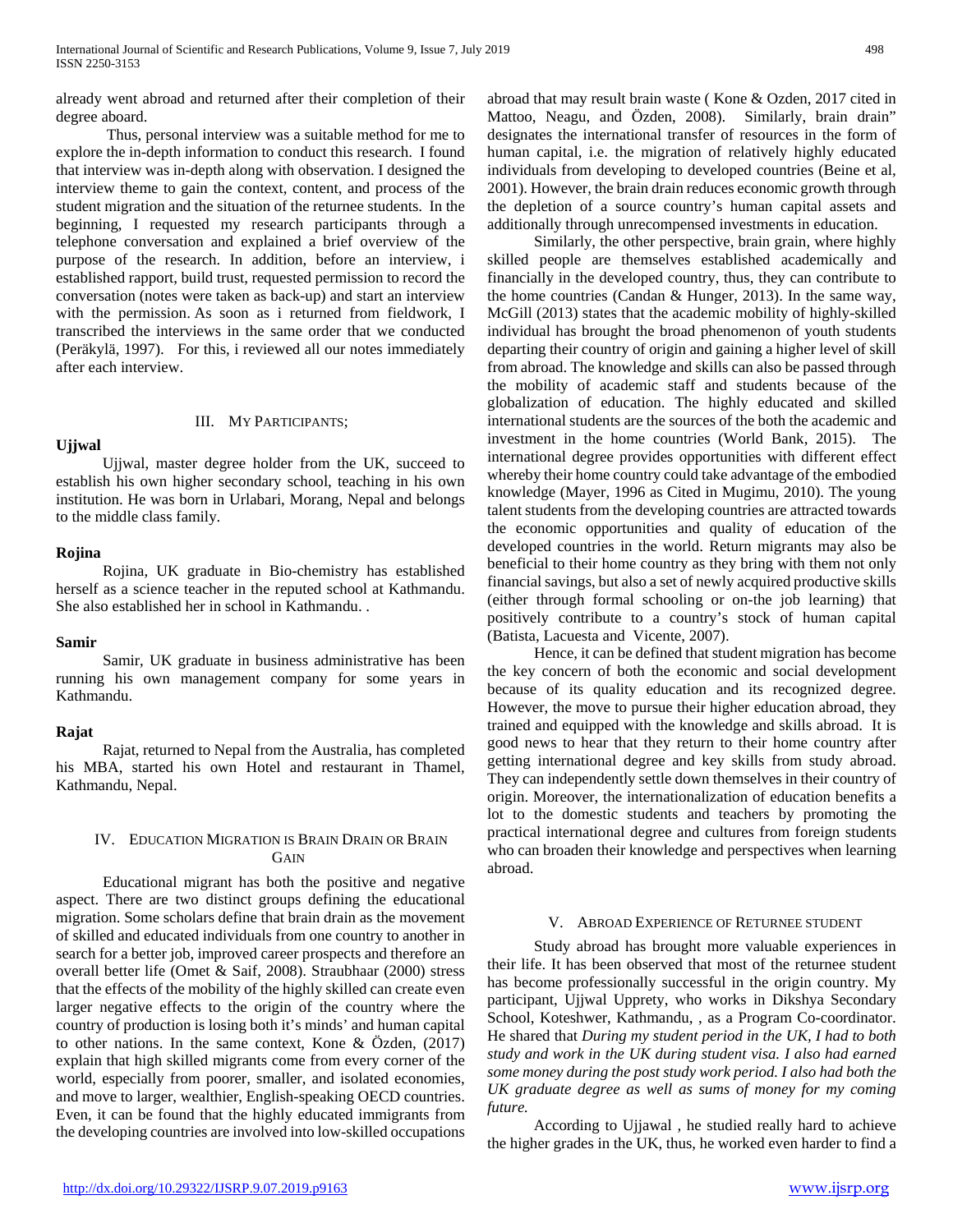good job. He experienced different types of job that also taught me a lot. He used to work for 12 hours a day in the restaurant even though the students were allowed to work only 20 hours a week in order to support their tuition fees. He even used to fall asleep in the class room due to the long work hours in the restaurant. The hard working caused his back pain which became a problem for his study. Somehow, Ujjwal completed his degree and applied for the post study work visa for another two years. He worked hard for two years of post-study work period and earned some money for his future. However, the job was difficult for him. Finally, after the completion of post study work visa, he came back to Nepal and bought some partial share of the school I met him. Then, he started teaching in this school as a regular fulltime teacher. In the same way, Rojina shared that;

 *I explored her new career after I graduated from the UK. I really learnt more practical lesson in the university along with the useful job experiences.*

 According to Rojina, she had explored new career options and she was also impressed by other people and interested in learning new things about new cultures from other countries. She was also excited about the great experiences as she had learned many things that have had a large impact on her life. She believed that this will help her in the long term both personally and professionally. The highly skill students are key for formation of human resources for the country of origin (Brown, 2002). She argued that the outstanding education which was provided with the best lecturers and the ultimate education package from the UK universities had really impressed her. At the same time, the university provided her endless means to apply that acquired knowledge in real life through placements, work experience and voluntary work.

 In the same way, Lowell (2002) defines that when emigrants maintain ties to their home country through backward connections, then, human and financial networks spillover to the source country that often yield significant benefits to the source country. Similarly, Samir shared that;

 *I had improved my English language along with the interpersonal skill abroad. I had more English friends during my student life where I used to speak in English language. Besides learning at class, I used to speak in working places abroad.*Samir experienced that he had improved his spoken English skills because he had used English language both in the class and the work. Similarly, Birkin et al. (2014) state that abroad experience is the transferrable skills that have value in a wide range of jobs, including foreign language acquisition, communication and interpersonal skills, cultural sensitivity, self-directed learning, community-building, and contributing to social cohesion(p.9). He moreover had learnt interpersonal skills, cultural sensitivity, foreign language acquisition, lifelong academic and the practical self-directing learning from the university during his student period abroad.

 In the same way, Rajat shared his experiences; *I became self-dependent and determined person after completing my education abroad. I got an opportunity to experience things I had never done before in my life which made me more experienced and self-dependent in my life.*

 According to him, he has also talked about the benefits of abroad going students as he outlined such as academic achievement and commitment, developed the professional carried

development, return on huge investment which he really had experienced in her life. He himself realized that the abroad study context emerges as a powerful context for the enhancement of self‐ efficacy beliefs and perceptions (Cubillos & Ilvento, 2013). The degree and experiences can be used to settle down own business in the origin of the country. He again shared that;

 *I was connected with the diverse culture and language. I moreover became independent after I graduated abroad..*

 In addition, he believed that in order to connect with the international friends, it can be beneficial to create public network which is very useful in the upcoming future. In the same way, he also realized that studying abroad really brings him out his independent nature. Thus, it is indeed true that students who study abroad become explorers of their new nation and really discover the curiosity and excitement that they harbor. He also accepted that being in a new place by him which was an overwhelming time, and it tested his ability to adapt to diverse situations while being able to solve financial, study and job-related problems.

They believed that they had gained better transnational competence meaning language, cultural and technical skills than the other people (Hawkins & Cummings, 2000). They thought that it is their biggest advantages of going abroad for study. It is an opportunity to meet new lifelong friends from different backgrounds.

 Ujwall, who completed his graduation from the United Kingdom, felt lucky to have international degree as well as got the UK work experiences. He graduated and got 2 years of work study visa to stay there. He is really happy to share his experiences to me during our second meeting. *He said:* 

 *I was lucky to say that I had completed my graduate degree from the United Kingdom. I also learnt practical knowledge through the use of ICT in the course of getting his graduate degree.*  During studying abroad period, he had opportunities to attend school and live with students from different countries in the world. This gave him the opportunity to be familiar and create lasting relationships with fellow students. Hence, he had explored new career and he was also impressed by other international friends and interested about learning new things about new cultures from other countries. Similarly, Hunger (2002) states that if those students got knowledge and skills from abroad and return to their home country or through creating transnational networks, they can play a significant role in the development processes in the developing countries.

 Rojina, who completed her graduate degree from the UK has also benefited students to create lots of opportunity to discover while acknowledging the world and understanding of a different culture from her friends all over the world. Moreover, she developed the valuable personal attributes such are self-direction or self-authorship (King, Baxter & Magolda, 2005). She shared that; *The outstanding education which is provided me with the best lecturers and the ultimate education package from the UK universities had really impressed me.* At the same time the university provided him endless means to apply that acquired knowledge in real life through placements, work experience and voluntary work. She further said:

*I became hardworking, self dependent and open minded after returning from the UK.*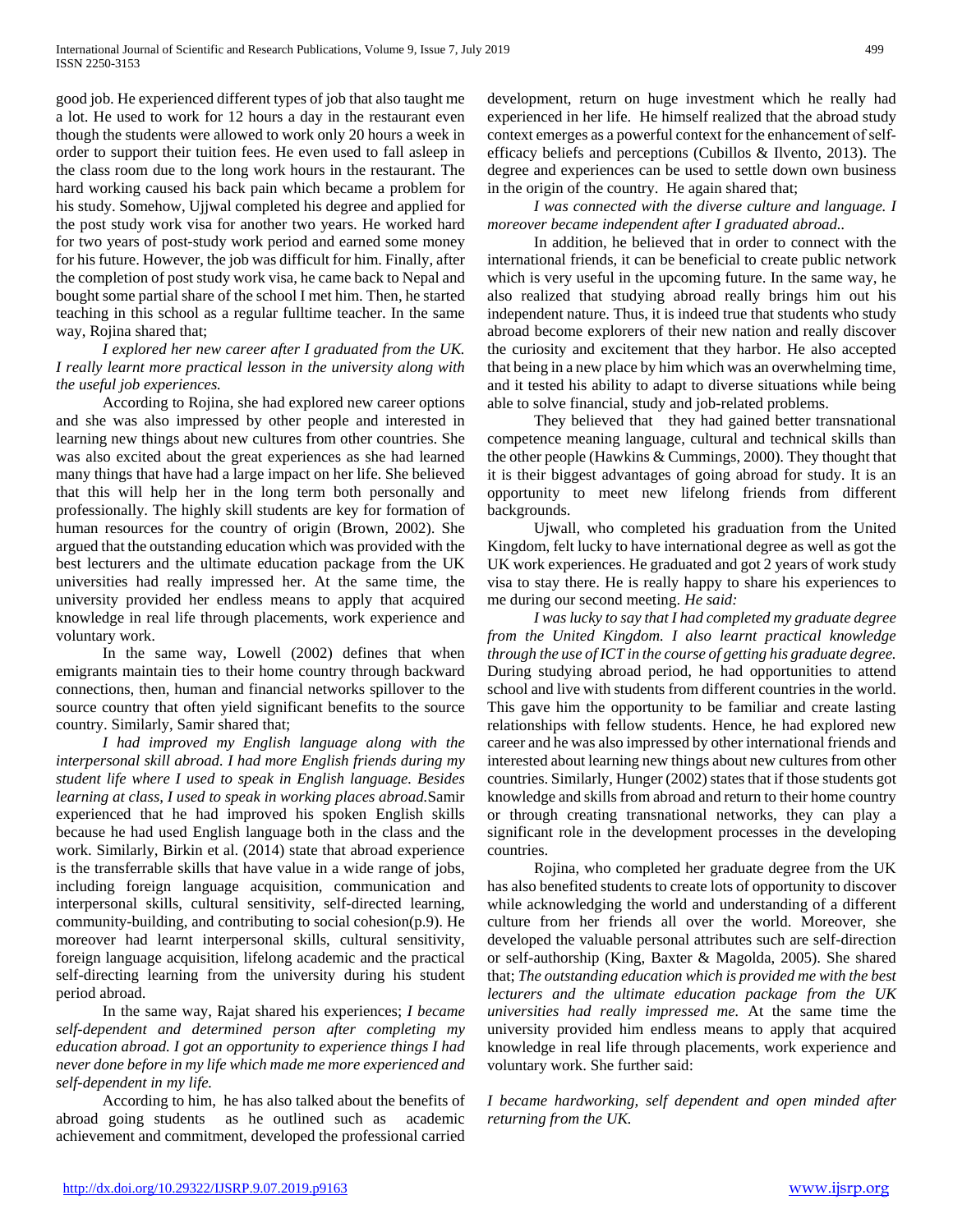Thus, she realized that the independence and openmildness are powered by the experience of studying abroad (Hadis, 2005). She explained that he worked for 12 hours a day in a restaurant even though the students were allowed to work only for 20 hours in a week in order to support his tuition fees. She even used to fall asleep in the class room due to the long hours work in the restaurant. Thus, she is now able to do some business indecently and came back to Nepal and bought some partial share in a school.

# VI. STUDENT EMPOWER THEMSELVES WITH ACHIEVED CAPITALS

 Study abroad empowers young students to become self confident after they return from international universities. They gain practical education as well as the work experience which will make them more mature in their life. In the same way, Ujjwal share that;

 *Although I came from the eastern part of Nepal, I became confident and self dependent after my UK education. l struggled to pursue my higher education in Nepal and completed my master degree and returned to Nepal, which will empower me confident and self dependent* According to Ujjawal, he was originally from Urlabari, Morang, which is located in the eastern Nepal. He completed his schooling from Urlabari and completed his college education from Kathmandu. He believes that higher education can bring changes to his life. That is why he started planning the journey to the UK for his further study. Meanwhile, it was easy to enter the UK in the student visa category because he had a good academic record and good knowledge of English language. Thus, he got the UK student visa in 2010 and got enrolment in master's degree in creative writing. Youth empowerment is to build young people's skills and capacity so they feel like they are able to influence the social and political systems that affect their lives (Raffle & Leach, 2015). After getting his degree, he has become self confident and depended in his own. He feels proud of him due to his abroad degree and work experiences. Similarly, Rojina shared that; *I got international degree and the work experience which helps me to enrich professional carrier after returning to Nepal.*

 Young students expect independency, freedom, getting quality and useful academic degree and the job after their graduation from higher education abroad (Horkai, 2008). Rojina experienced that the international degree are valuable in her life. She settled in her home country after getting an international degree. In addition, she also believed the benefits of abroad going students to be; academic achievement and commitment, developing the professional career, return on huge investment which she had experienced in her life. She became a selfdependent and a determined person after completing her education abroad. She had an opportunity to experience things she had never done before in her life which made her more experienced and selfdependent in her life. She again shared that; *I* really *became selfdependent and confident. I learned new skills and methods using modern technology from abroad. I am now confident at my job to share my knowledge to my students and friends.* 

 Youth have the power to influence the country for its betterment. Youth empowerment inspires to achieve the skills and ability to bring the changes into their lives and of other people. Hence, youth empowerment encourages bringing the changes within the people and the nation. Similarly, Ledford, Lucas, Dairaghi and Ravelli (2013) discussed the result of the youth empowerment as the young people become clear of their mission of the organization and improve a great deal to bring success to the organization. The higher education can assist to empower the young people of the nation. In this context Gillies (2015) states that people with university or career-oriented education qualifications have better prospects for employment than young people who leave school before they have completed high school. Hence, it can be said that student mobility has become the key concern of both the economic and social development because of its quality education and its recognized degree. Youth have opportunities to learn, interact, and demonstrate their talent abroad. Besides, youth can have opportunities to work along with their study. They gain practical knowledge during their student life. In the same way, Gautam (2017) stated that youth mobility has always been destined to live and struggle to urban areas both for education and job opportunities. Due to the improvement of their career, youth are motivated to leave the country for their higher education abroad. It is also indeed true that the skills that they have been equipped are really useful for the development of the individual career. It is indeed true that Education plays vital role to produce a more responsive intellectual workforce who can challenge this changing societies (Seltzer, 1996).

 They used to work hard during their student life. Their hard work really taught them to become hardworking and devoted towards their duty. In this context Gillies (2015) states that people with university or career-oriented education qualifications have better prospects for employment than young people who leave school before they have completed high school. In the same way, study abroad experiences which had an impact upon their lives after the return due to the practical education abroad. Therefore, study abroad always empowers the youth to become independent in their life.

## VII. STUDENT MIGRATION IS BRAIN GRAIN NOT BRAIN **DRAIN**

 Due to the departure of the young talent students to the foreign land, the country has not only lost the talented youths but also the huge investment. As we all know that Youths are the pillar of the nation to build the country. Hence, this study also shows the possible "brain drain" situation of the country due to the student mobility towards the developed countries. However, this paper claims that most of participants had gained more valuable experiences along with the international degree, thus, they are to enhance their professional carrier after they returned to their origin of the country, The study abroad will definitely provide the quality education as well as the international work experiences to those who have gone there to pursue their higher education abroad. Once they are being qualified, they can lead the country to change economic, education and political situation of the country.

Therefore, study abroad is more likely towards the brain grain instead of brain drain situation. Similarly, Samir shared that; *I used to present more presentation in the class room, so that, I am now confident to speak in front of the public.* He has built up the confident to speak in front of the public. He learnt speaking skills along with confident in his carrier. He has become the director of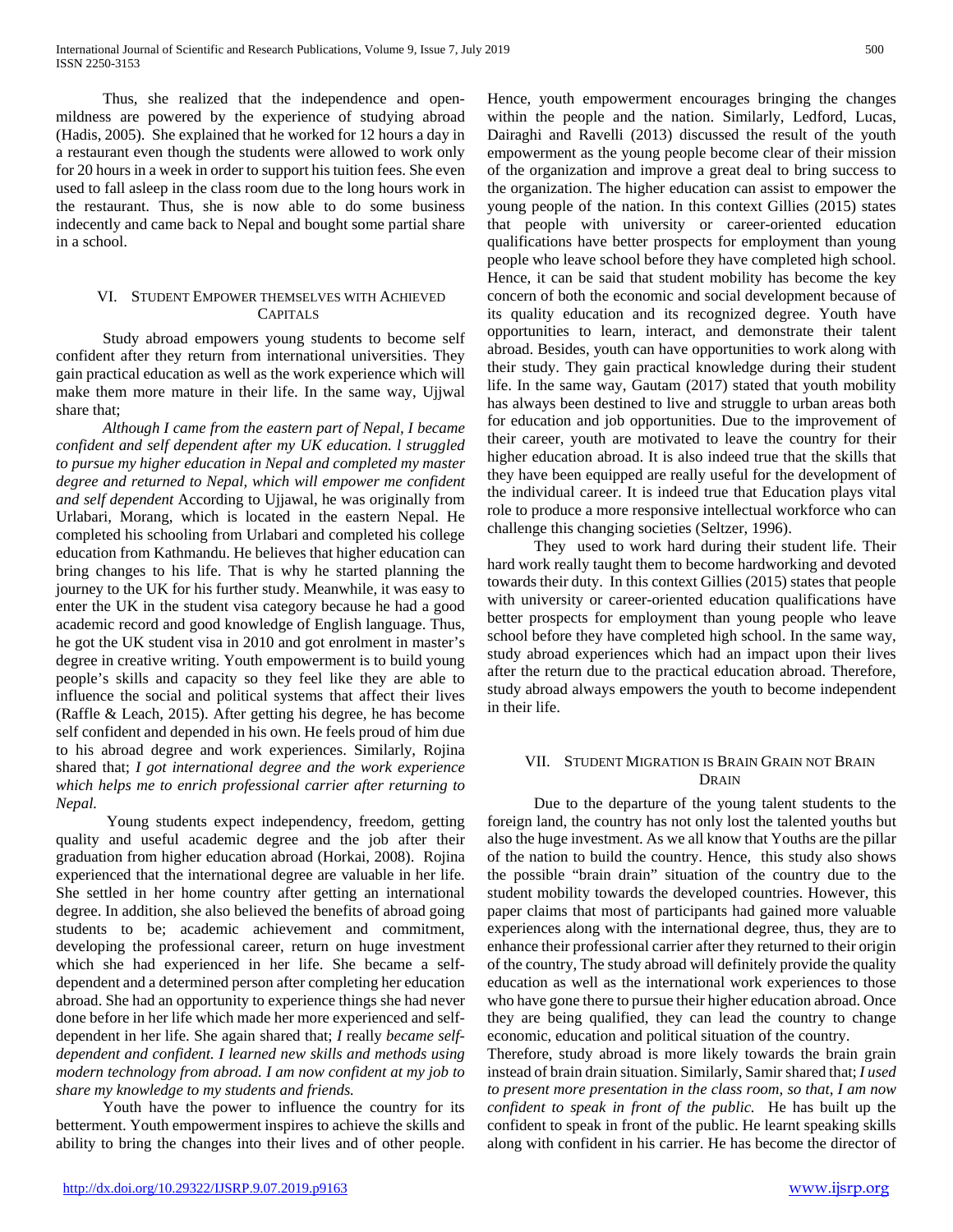the management company in Nepal now. He is the leader of the company in origin of the country now due to the skills and knowledge he has gained from the study abroad. Ritzen and Marconi (2010) state that the trends of studying abroad represent one of the important sources of high-skilled migration. The skills and knowledge can enrich those youth to become the leaders of the nations. Similarly, youths play vital role to bring their changes from the dependence to independence and interdependence in their life. They leave their home country for their higher education. They struggle to achieve international degrees and get better job in and beyond the country.

 Therefore, they change their life from the dependence to independence. In the same way, Rajat shat that; *after I completed my study abroad, I felt more secured and confident in my life. I moreover started speaking English fluently which also established me as the successful businessman.* He said that study abroad create lots of opportunities to discover them while acknowledging the world and an understanding of a different culture from his friends from all over the world. In addition, they improved inter-personal development skills and knowledge of international culture which are the key skills to learn from the study abroad. They feel more secured and found confident in their life after returning home country. Most of the participants are found self confident and determined after returning to their home country. It is also observed that having international University degree and returned with an international work experiences made them achieving the professional skills and knowledges for their carrier. They were able to achieve the success establishing himself as an entrepreneur in his homeland.

#### VIII. CONCLUSION

 Study abroad is the global phenomenon. Although, there is loss of human capital for the developing countries, the returnee students are able to garner the self confident in their carrier in the home countries. The student leaves their home countries by paying high amount of money in order to get the quality education from the developing countries. The developing countries are losing their human capital due the lack of the quality education, and the better economic opportunities in their home countries. The developed countries are attracting the students from the developing countries due to their recognized degree, attractive salary on the part time job and well equipped universities. Hence, the international students are able to make their better carrier after their graduation abroad. They not only became self confident but also financially sounds after they return to their home countries. The returnee students are examples of being successful after having skills and knowledge abroad. Similarly, having self confident,, interpersonal development skills and knowledge, open mindedness, better communication skills and knowing other's cultures are key to develop their carrier after abroad degree to the international students.

#### **REFERENCES**

[1] Ammassari Savina. "From Nation-Building to Entrepreneurship: The Impact of Elite Return Migrants in Cote d'Ivoire and Ghana", Population, Place and Space, 10, no. 2 (2004): 315-351.

- [2] Batista, C., Lacuesta, A., & Vicente, P. (2007). Brain drain or brain gain? Micro evidence from an African success story. Retrived from; <http://ftp.iza.org/dp3035.pdf>
- [3] Beine M., Docquier F. and Rapoport H. (2001), 'Brain Drain and Economic Growth: Theory and Evidence', Journal of Development Economics, vol. 64: 275-289.
- [4] Brown, Mercy. 2002. Using the Intellectual Diaspora to Reverse the Brain Drain. Cape Town: University of Cape Town.
- [5] Candan, M., & Hunger, U. (2013). Brain Drain and Brain Gain. The Recent Debate. Retrieved 11.08.2015, from http://www.migrationeducation.org/57.1.html?&rid=231&cHash=1b48582f a51c7dd0a20b971 5f95acc8
- [6] Castellan, C. M. (2010). Quantitative and qualitative research: A view for clarity. *International journal of education*, *2*(2), 1.
- [7] Gillies, R. M. (2015). Education reform: Learning from past experience and overseas successes. In G. Bammer (Ed.), *Change: Combining analytic approaches with street wisdom, edited*. (pp. 193-204). Acton, ACT
- [8] Gerber, M., Wittekind, A., Grote, G., & Staffelbach, B. (2009). Exploring types of career orientation: a latent class analysis approach. Journal of Vocational Behavior, 75(3), 303-318.
- [9] Guruz, K. (2008). Higher education and international student mobility in the global knowledge economy: Albany: State University of New York press
- [10] Hser, M. P. (2005). Campus internationalization: of American universities' internationalization efforts. *International Education, 35*(1), 35-48.
- [11] Hadis, B. (2005). Why are they better students when they come back? Determinants of academic focusing gains in the study abroad experience. *Frontiers: The Interdisciplinary Journal of Study Abroad, 11*, 57- 70.Retrieved from https://files.eric.ed.gov/fulltext/EJ891463.pdf
- [12] Haupt, A., Krieger, T., & Lange, T. (2010). A note on brain gain and brain ain: permanent migration and education policy. Retrieved from [https://kops.uni-](https://kops.uni-konstanz.de/bitstream/handle/123456789/12715/Lange.pdf?sequence=1)

[konstanz.de/bitstream/handle/123456789/12715/Lange.pdf?sequence=1d](https://kops.uni-konstanz.de/bitstream/handle/123456789/12715/Lange.pdf?sequence=1)r

- [13] Hawkins, J.N. & Cummings, W. K. (2000).*Transnational competence: Rethinking the US-Japan educational relationship*. Albany, NY: State University of New York Press
- [14] Hunger, U. (2002). The "Brain Gain" Hypothesis: Third World Elites in Industrialized Countries and Socioeconomic Development in their Home Country. Retrieved 08.15.2015, from http://escholarship.org/uc/item/9jh5k800.
- [15] Lowell, B. Lindsay. 2002. Policy Responses to the International Mobility of Skilled Labour (International Migration Papers No: 45). Geneva: International Migration Branch, International Labour Office.r Higher Education in Africa? Christopher B. Mugimua,1).
- [16] King, P.M., Baxter Magolda, M.B. (2005). A development model of intercultural maturity, Journal of college student development, 46(6), 571- 592,
- [17] Kone, Z. L., & Özden, Ç. (2017). Brain drain, gain and circulation. *Chapters*, 349-370. Retrived from;https://www.knomad.org/sites/default/files/2017- 04/KNOMAD%20WP19\_Brain%20Drain%20gain%20and%20circulation. pdf
- [18] Mary, K. O. (2010). Mary. Reintegration of Return Migrants. A Study of Kumasi Returnees. Unpublished MPhil Thesis, Department of Sociology, University of Ghana: Ghana.
- [19] McGill, J. (2013). International student migration: Outcomes and implications*. Journal of International Students, 3*(2), 167-181. Retrieved from<http://www.jistudents.org/>
- [20] Meyer, J. B. 1996. Brain Gain Strategy for South Africa. Pretoria, South Africa: Foundation for Research Development.( Comparative & International Higher Education 2 (2010). 37 Brain Drain to Brain Gain: What are the Implications fo
- [21] Milloshi, M. (2013, July). How to improve the performance of high school education in the city of Durrës and to cultivate a more critical thinking at the students. Albania International Conference on Education.
- [22] Peräkylä, A. (1997). Conversation analysis: a new model of research in doctor–patient communication. *Journal of the Royal society of Medicine*, *90*(4), 205-208.
- [23] Rosenzweig, M. (2008). *Higher education and international migration in Asia.* Retrieved from [https://elibrary.worldbank.org/doi/abs/10.1596/978-0-](https://elibrary.worldbank.org/doi/abs/10.1596/978-0-8213-7123-7#page=68) [8213-7123-7#page=68](https://elibrary.worldbank.org/doi/abs/10.1596/978-0-8213-7123-7#page=68)